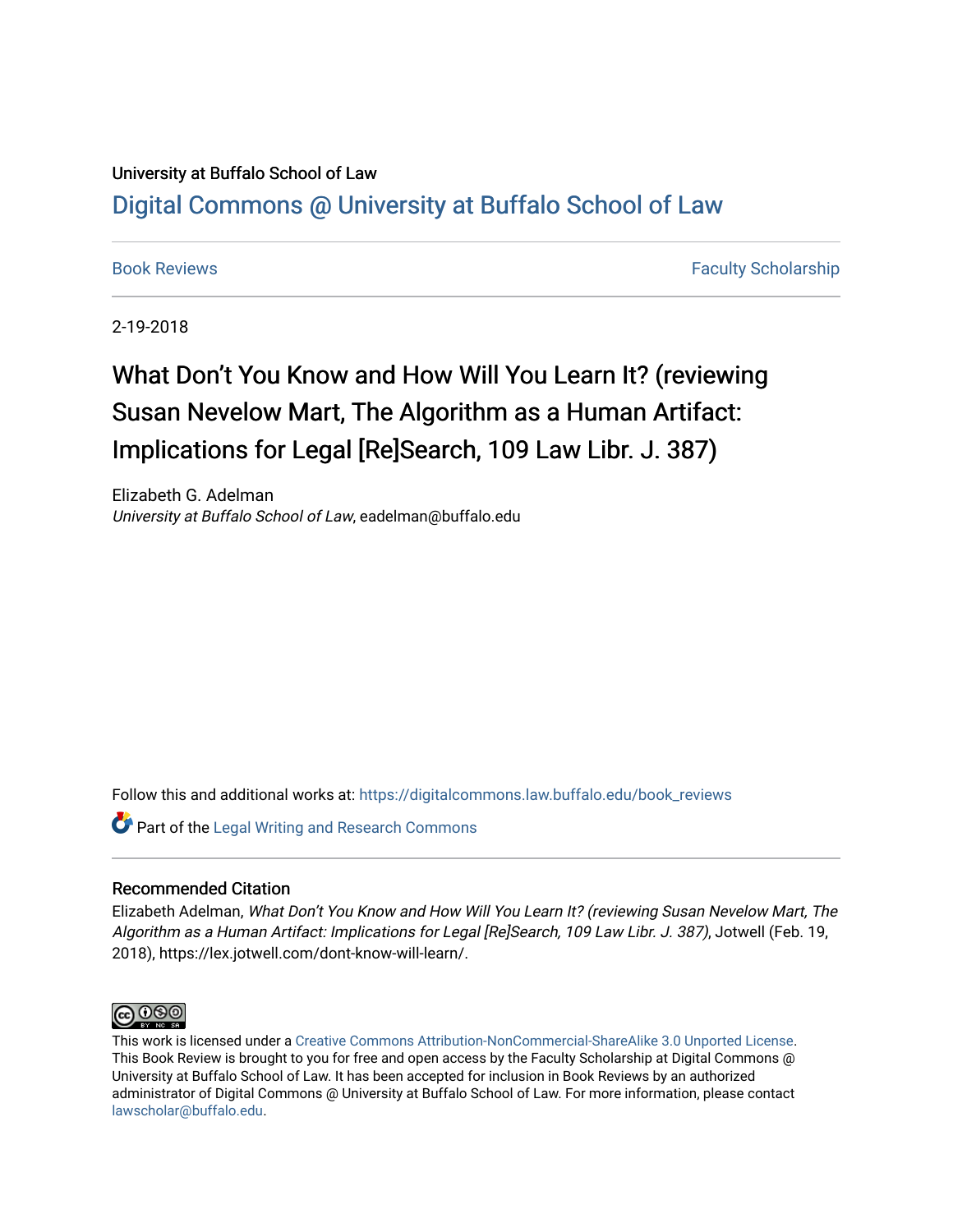# **What Don't You Know and How Will You Learn It?**

**Author :** Elizabeth Adelman

**Date :** February 19, 2018

Susan Nevelow Mart, [The Algorithm as a Human Artifact: Implications for Legal \[Re\]Search](http://scholar.law.colorado.edu/articles/755/), 109 **Law Libr. J.** 387 (2017).

For those of us who are not engineers or programmers, magical results appear when we run searches in legal databases. However, we have little understanding of the machinations behind the ever-present e-wall. What kind of confidence can we have when the underlying structure of legal databases are hardwired with human biases? We must ask ourselves the question posed to then-Senator Obama and Senator McCain at a Town Hall Debate in 2008, "What don't you know and how will you learn it?"

When I teach legal research, my students compare the same searches in different databases. One goal is to demonstrate that there are different results. But a more nuanced goal is to examine the results closely enough to provide insights into which databases might be more useful for updating, for case searching, for browsing statutes, and other research tasks. Susan Nevelow Mart's study will elevate these discussions because of her focus on humanengineered algorithms and the inherent biases in the databases used for legal research. This study will also guide researchers to think more about search strategy and will help set more realistic expectations about search results.

Mart studied the impact of human judgment and bias at every step of the database search process. Her study explains how bias is hardwired into the human-engineered algorithm of each database. Add additional layers of human judgment and bias to the choice of database, to the date and time of the search, to the search terms, to the vendor's classification scheme, and to the fact that searchers typically only browse the first 10 sometimes-relevant results. Mart introduces us to the concept of algorithmic accountability or "the term for disclosing prioritization, classification, association, and filtering." Mart contends that algorithmic accountability, or understanding a bit more about the secret sauce in the inputs, will help researchers produce more accurate search results.

Mart's research sought to test hypotheses about search algorithms by examining the results of the same searches in the same jurisdiction across six databases: Casetext, Fastcase, Google Scholar, Lexis Advance, Ravel, and Westlaw. When examining the relevance of the top 10 results, it is unsurprising that Lexis Advance and Westlaw lead in the relevancy rankings because they have the longest standing in the market. However, it is surprising that the top 10 results for those two vendors were relevant only 57% and 67% of the time, respectively.

Mart found that each of the six databases average 40% unique cases in the top 10 results. Mart also explores how many of the unique results are relevant in each database's results. Again, it is unsurprising that Westlaw (at 33%) and Lexis Advance (at about 20%) lead in these two categories. It is surprising, however, that there are so many relevant cases that are unique results when the same search was performed in each database. And because we don't know what is in the secret sauce, it is difficult to improve these outcomes.

There are a number of takeaways from Mart's study. First, algorithmic variations lead to variations in the unique, and in the relevant, results returned from each database. Second, database vendors want us to have confidence in their products but it is still necessary to run the same search in more than one database to improve the chances of yielding the most comprehensive, relevant results. Third, while some of the newer legal databases yield less unique and less relevant results, they can bring advantages depending on the research topic, the time period, and other contextual details.